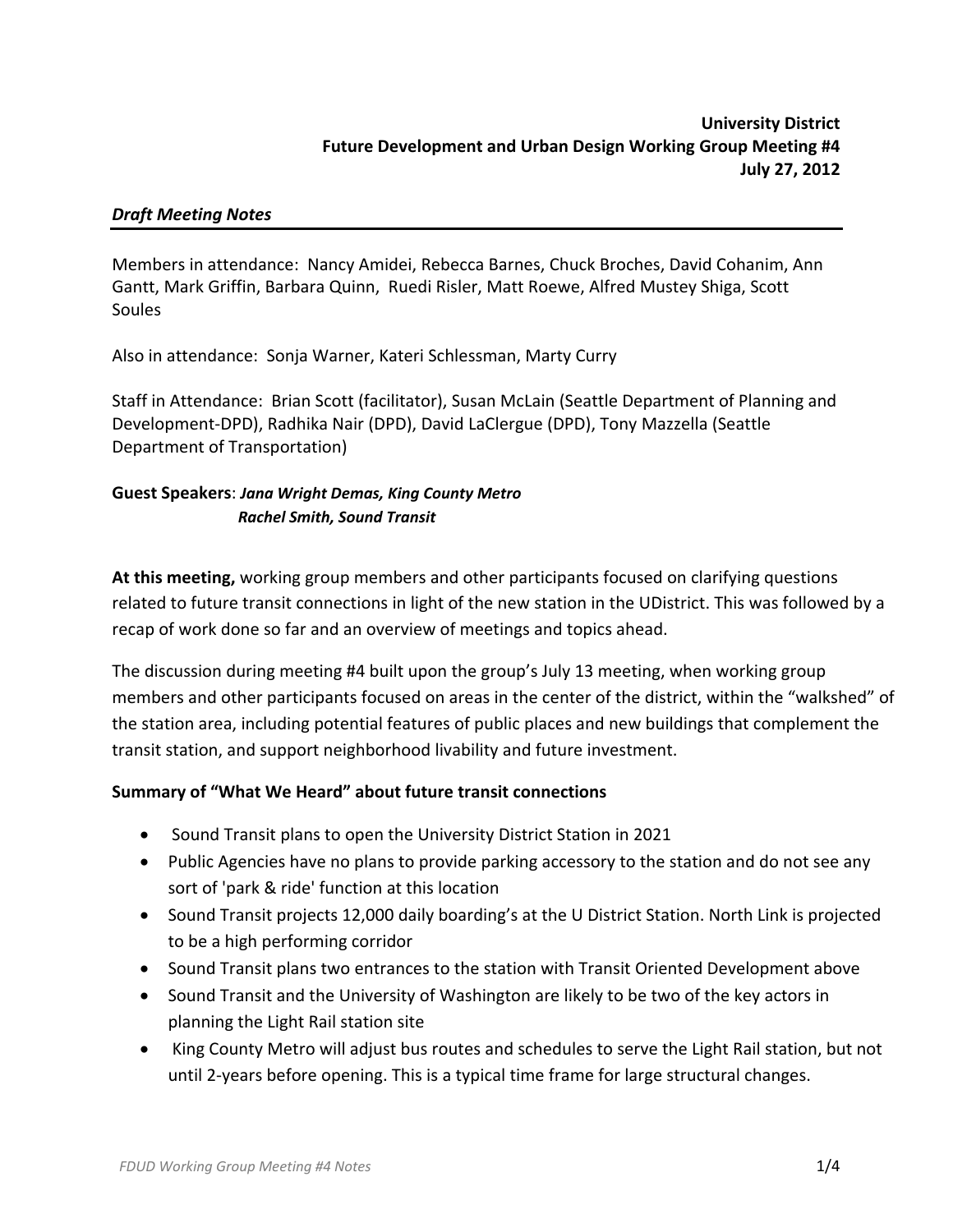- King County Metro routinely updates and adjusts bus routes and schedules and is open to community input. Metro is interested in East‐West routes and other thoughts the community might have on improving service and on prioritization of projects
- There has been considerable planning and investment in bus service on the Ave and on 15th, and changing this policy will be difficult
- The U District Livability Project has the opportunity to influence future transit planning through a focused vision and consistent message over the next 8‐10 years as plans for Light Rail and reconfigured bus service are developed
- Streetscape Concept Plan can drill down on details of how different streets can function

## **Map**

Clarified area that can support added density: from 50th south to the water (see orange dashed rectangle on map)

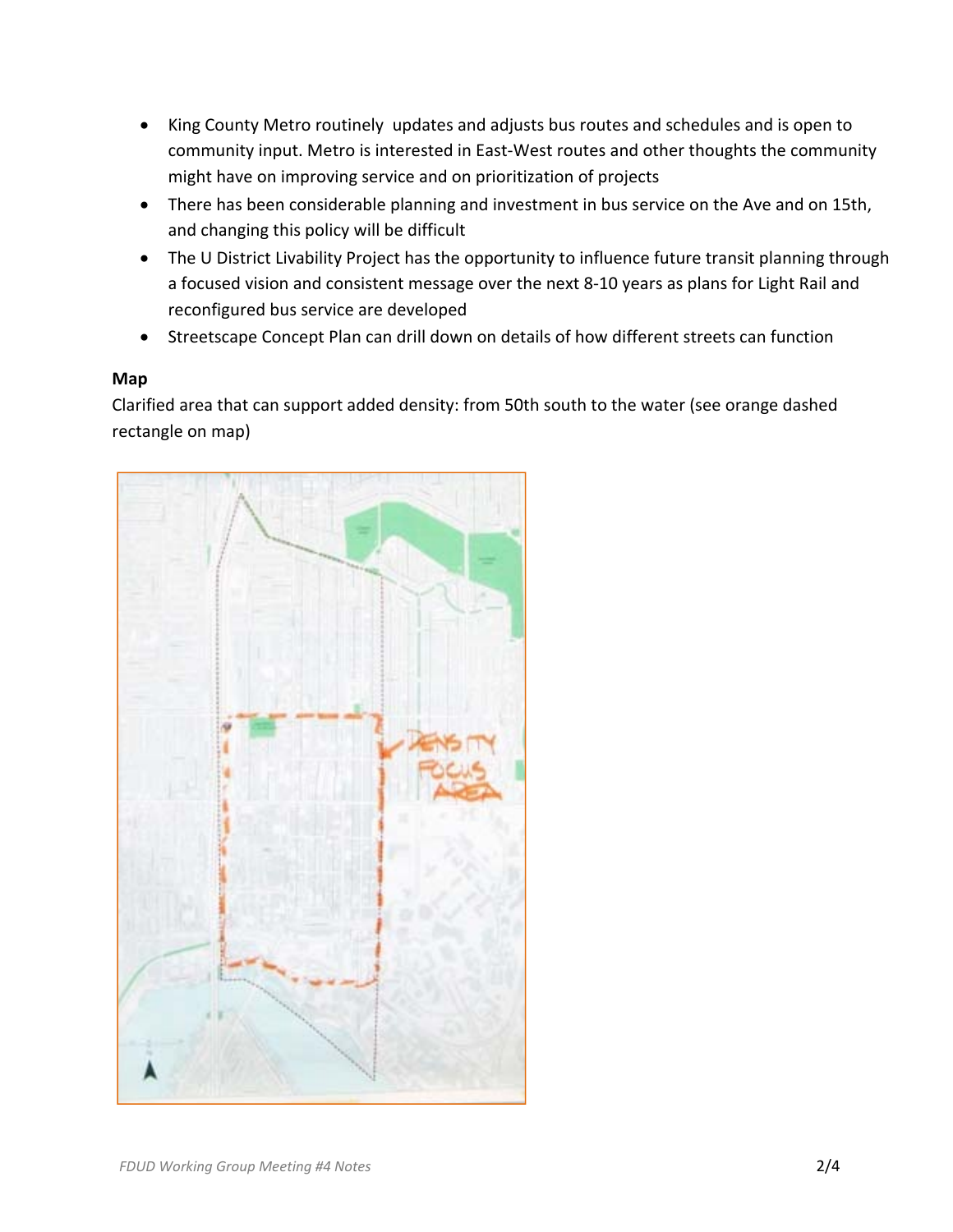## **Feedback on Principles** (these are found in the presentation materials

DPD staff are beginning to think about principles that may guide the Urban Design Framework, which is one outcome of this working group. Below are the principles that were presented to the group. Feedback is shown in italics.

### *Possible Principles:*

**Light rail is a catalyst** for re‐thinking the U District, including the possibility of new building forms and densities.

**Balance regional with local—**The University District (and the UW) is a regional employment center and resource. The neighborhood is also a local community with a unique character and attributes.

**Integration with the UW and adjacent neighborhoods**—Urban design needs to consider connections within and between neighboring areas, including the UW campus.

**Active transportation: walking, biking along with vehicles, buses**—People move into and through the neighborhood by all modes of travel. Light rail and transit connections mean people can live and meet their daily needs on foot and bicycle.

**Public life** – To foster a vibrant community life, the U District needs a network of great public spaces and streets

**Vibrant commercial areas—**Urban design recommendations will support vibrant and varied commercial districts, *including the opportunity for major employers.* 

**Diversity of residents—**The U District needs a diversity of residents who have a long‐term stake in the neighborhood. Urban design should support a resident population, including young professionals and families at a range of income levels, in addition to the existing student population *and the population of homeless youth and young adults.* 

*Neighborhood Character—we discussed the need to acknowledge and integrate character‐defining features of the neighborhood, including historic structures.* 

### *Coming up in future discussions:*

**Services for the community (and/or culture/ character)**

### **Future development will be affected by zoning and design guidance**

**Sustainable neighborhood**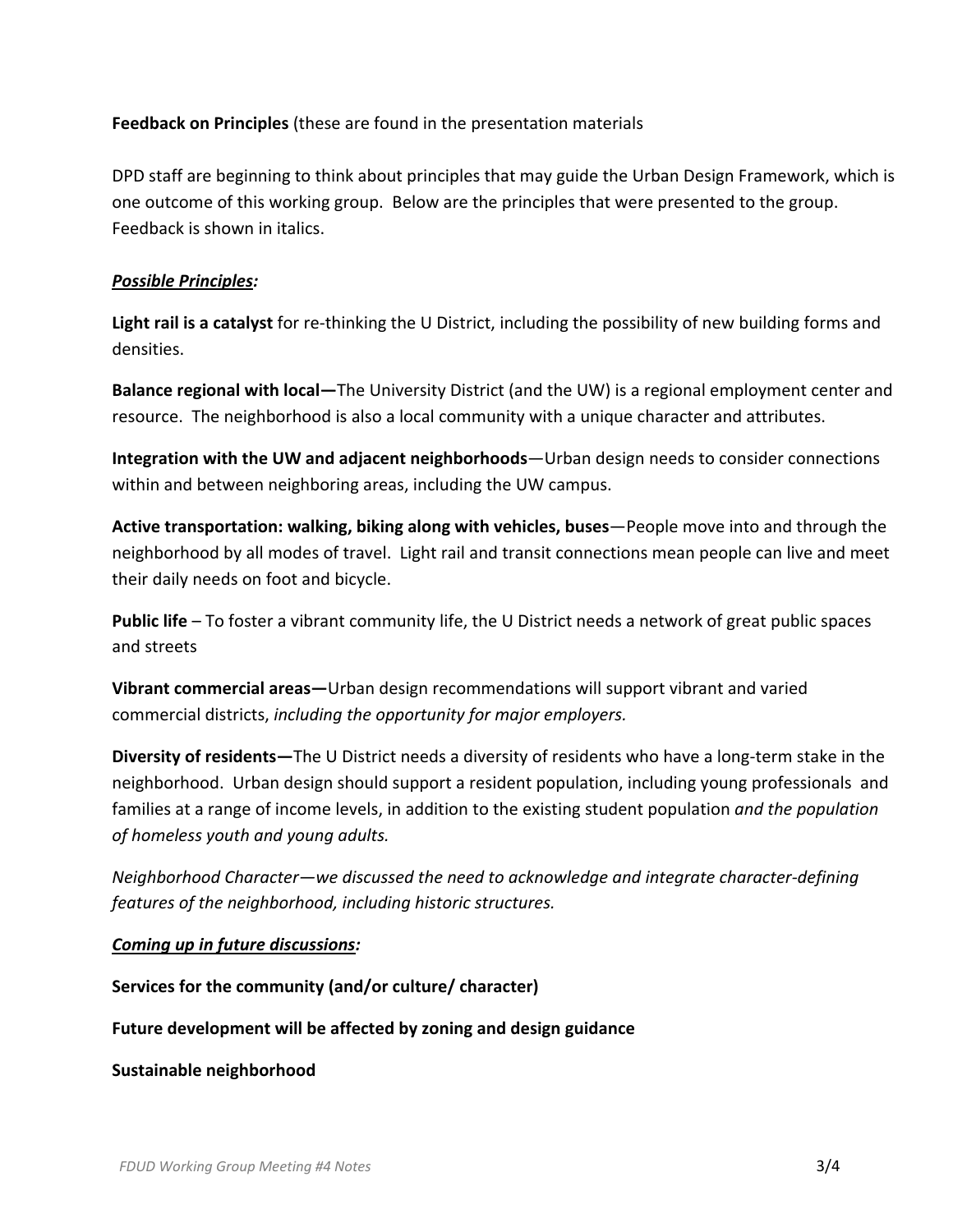### **Additional Feedback:**

- Include language about providing services to the community in support of the principle "diversity of residents"
- $\bullet$  The group is very supportive of density especially in the area south of 50<sup>th</sup> street as well as specifically around the station
- Make sure that density and height goals are accompanied with specific guidance for pedestrian amenities, open space, and pedestrian connections
- Note the importance of substantial development sites, and how more of these sites will be enabled through rezoning
- Include the preservation of special or unique buildings
- Include the notion of design features and/or guidelines that are unique to the U District
- The University of Washington is very supportive and interested in better integration with the neighborhood
- 45<sup>th</sup> street can be the location of large commercial or employment uses, for example, medical offices